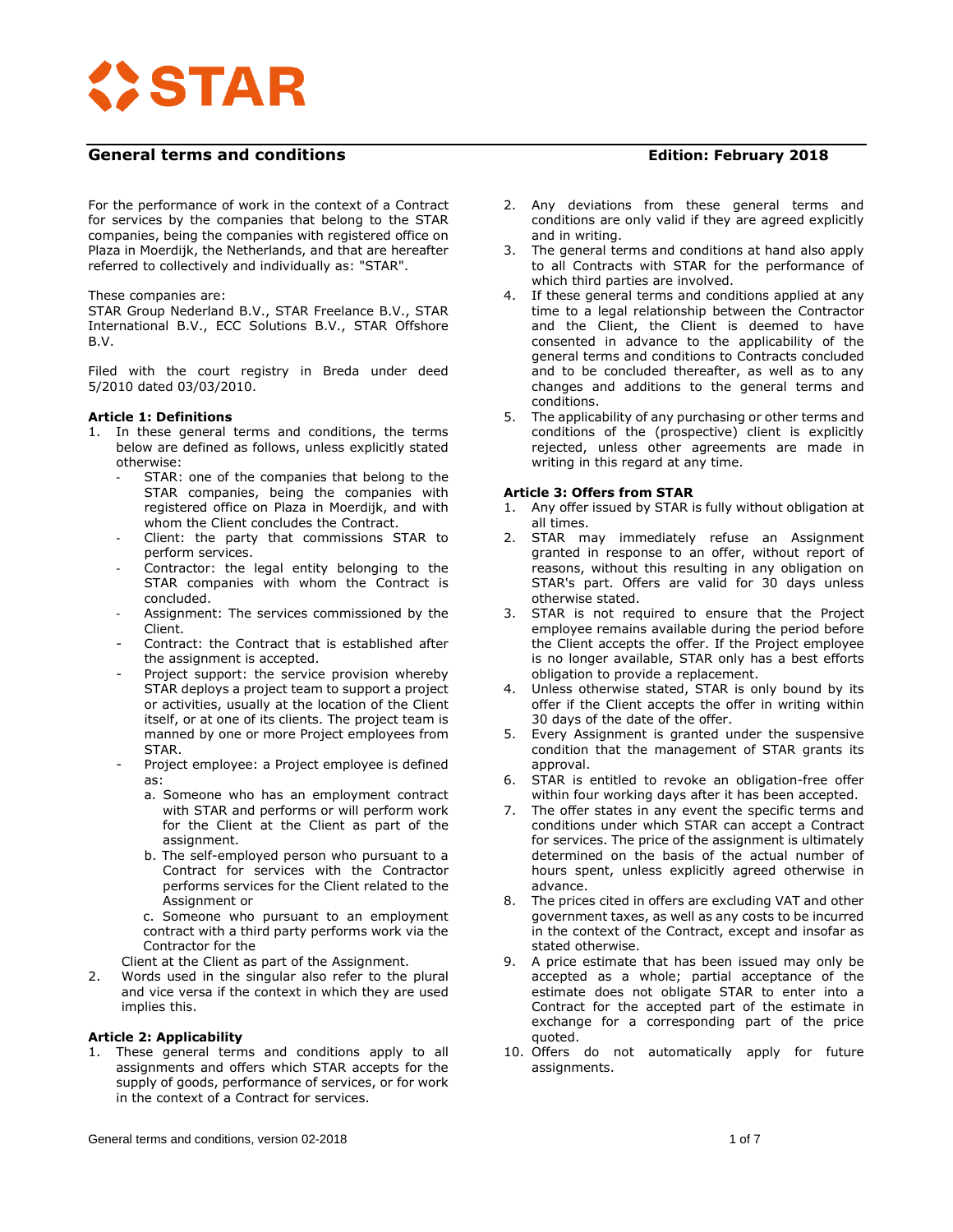

# **Article 4: Establishment of the contract for services**

- 1. The Contract for services is deemed to be established at the moment that STAR receives the unconditional acceptance of STAR's offer or at the moment that the Client receives the Assignment confirmation and it is established that a Contract for services has been established on the basis of this Assignment confirmation. The offer is also deemed to be accepted if the Client's actions indicate that the Assignment is being performed.
- 2. If the Client's acceptance deviates from STAR's offer, no Contract is established, unless STAR sends out an Assignment confirmation within 5 working days after receipt of the acceptance, in which case a Contract is established on the basis of this Assignment confirmation. This is not the case however if the Client reports in writing within 5 working days after the Assignment confirmation has been sent that it does not agree to the Assignment confirmation.
- 3. If the Client encounters evident ambiguities or errors in the Contract, it is required to immediately inform the Contractor of this in writing and request clarification, but in any event before the Contractor proceeds to perform the Contract.
- 4. Everything agreed orally between the Client and STAR before or on the date on which the Contract for services is established lapses by the establishment of this Contract.

## **Article 5: Performance of the contract**

- 1. The Contract established between STAR and its Client only implies a best efforts obligation for STAR, unless and insofar as STAR states in writing that its obligations should be regarded as result obligations. STAR will perform the Contract to the best of its knowledge and ability and in keeping with what may be expected of a good Contractor and the requirements of good workmanship, whereby the state of knowledge and science known at the moment the Contract is concluded will be taken into account.
- 2. If and insofar as STAR feels that this is necessary for proper performance of the Contract, STAR has the right to have certain work designated by it performed by third parties, in consultation with the Client.
- During the performance of the work, which in principle falls under STAR's responsibility, the Client will be able to give instructions to STAR's Project employees on the performance of the contract, provided these are responsible and given in a timely fashion. The instructions may not order that work be performed for parties other than the Client or that work be performed at a location other than that of the client, unless STAR gives explicit written permission for this.
- 4. The Client must ensure that all information which STAR indicates is necessary - or which the Client should reasonably understand to be necessary - for the proper performance of the Contract is provided to STAR in a timely fashion. If the information necessary for performance of the Contract is not provided to

STAR on time, STAR is entitled to suspend performance of the Contract and/or charge the Client for the costs arising from the delay at the usual rates.

- 5. STAR is not liable for damage of any nature whatsoever caused by STAR's adherence to incorrect and/or incomplete information provided by the Client, unless this inaccuracy or incompleteness should have been evident to STAR without further investigation.
- 6. If it is agreed that the Contract will be performed in phases, STAR can postpone the performance of parts of the Contract that belong to the next phase until the Client has approved the results of the preceding phase(s) in writing.
- 7. The agreed hourly rate is based on a normal working week of 40 hours and on the presumption that the work will be performed within the Netherlands. A special hourly rate and, insofar as applicable, expense reimbursement, is agreed for overtime, work on Sundays and holidays and work outside the Netherlands. The Client is in any event required to reimburse STAR's Project employee for any expenses incurred in the context of the performance of the assignment, insofar as these are not included in the hourly rate.
- 8. If during the execution of the Contract work performance outside the Netherlands turns out to be necessary for a proper implementation, Client should inform Contractor explicitly and obtain its prior written consent in advance. If permission is obtained, the Client must in any event report to the Contractor the country, city, nature of the work and the estimated duration of the stay abroad. As a consequence, STAR has the right to increase the fixed fee or hourly fee.
- 9. The Client indemnifies STAR against any claims from third parties that suffer damage in connection with the performance of the Contract, if and insofar as these claims can be attributed to the Client.

#### **Article 6: Amendment of the contract**

- 1. If it emerges during the performance of the Contract that proper performance necessitates a change or supplement to the work to be performed, the parties will adjust the assignment accordingly in a timely fashion and in reasonable mutual consultation. Supplements and/or changes to the Contract for services are only binding for the parties if and insofar as the parties document these supplements or changes in writing in the form of an appendix. This appendix will report the date on which the additions or changes take effect.
- 2. If the parties agree to change or supplement the Contract, this may affect the completion date of the Assignment. STAR will inform the Client of this as soon as possible.
- 3. If the law or interpretation of the law changes in such a way that the Contract concluded must be changed and/or supplemented, any detrimental effects of this will be at the expense and risk of the Client, unless and insofar as other agreements are made in writing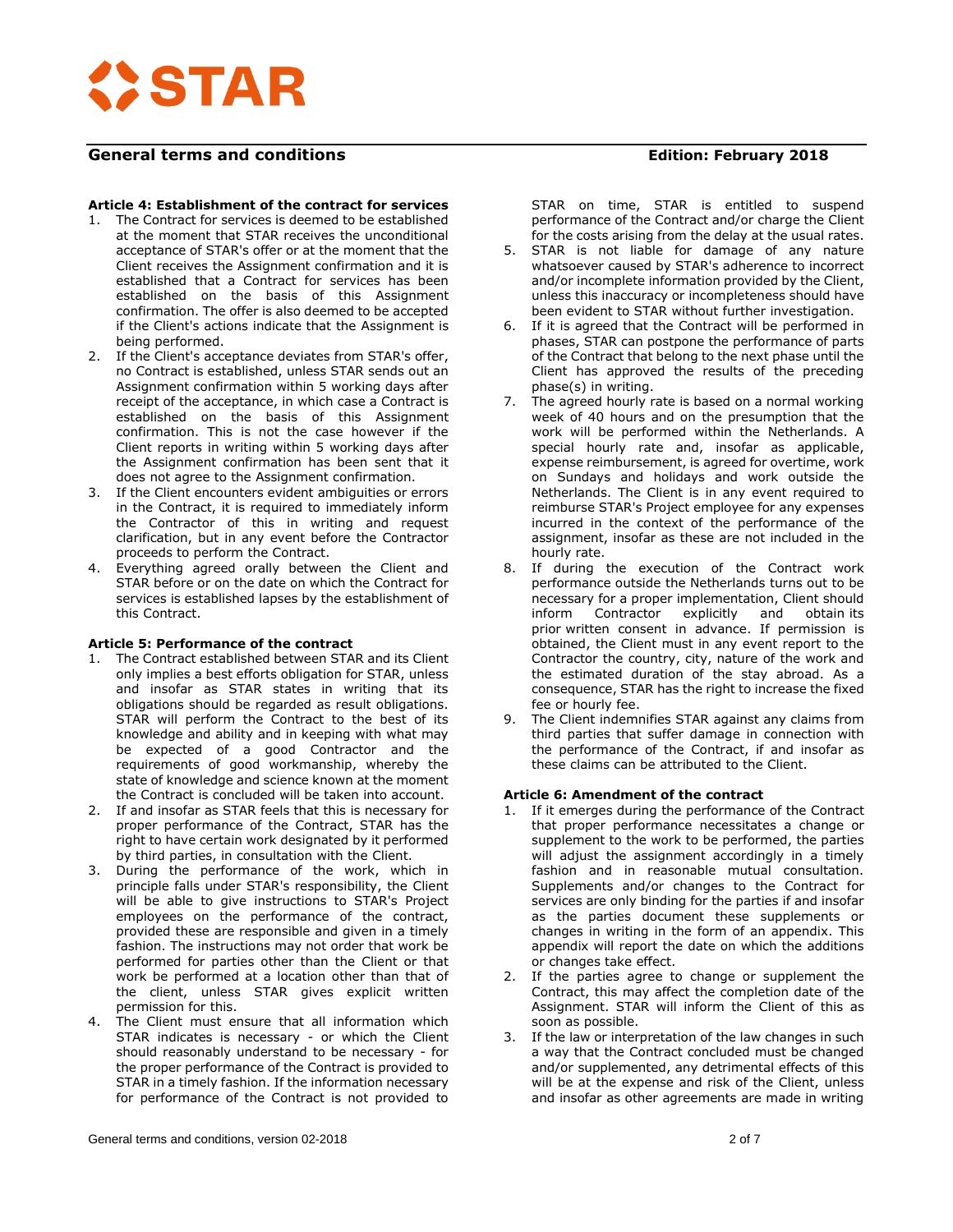

in a further Contract. The parties undertake to make the necessary changes and/or additions to the Contract as quickly as possible and in reasonable consultation.

- 4. If a change or addition to the Contract will have financial and/or qualitative consequences, STAR will inform the Client of this in advance. If a fixed fee is agreed, STAR will notify the Client in writing of the change or addition to the contract.
- 5. STAR will not charge any additional costs if the change or addition is the result of circumstances that can be attributed to STAR.

## **Article 7: Duration of contract, completion time**

- 1. The Contract between STAR and the Client is entered into for an indefinite period, unless the nature of the Contract dictates otherwise or the parties agree otherwise explicitly and in writing.
- 2. Unless the contrary is agreed explicitly and in writing, the time periods that are agreed for the performance of specific work are never firm deadlines. If the completion time is not met, in order for STAR to be in breach of Contract, the Client must give STAR written notice of default, stipulating a reasonable time frame determined in consultation with STAR in which STAR can yet comply with the Contract.

# **Article 8: Fee and adjustments to the fee**

- 1. The parties may agree on a fixed fee when the Contract is established.
- 2. If no fixed fee is agreed, the fee will be determined on the basis of actual hours spent. The fee will be calculated on the basis of the agreed hourly rate. The hourly rate is set down in the Contract and applies exclusively for the STAR Project employee named in the Contract. If no hourly rate is agreed, STAR's usual hourly rates for the period in which the work is performed apply. The hourly rate cited in the Contract for services applies for the calendar year.
- 3. STAR reserves the right to change the fee or hourly rate in the interim, regardless of whether a fixed fee or hourly rate has been agreed with the Client. STAR has the right to charge on price changes equal to the changes in costs incurred by STAR, if STAR demonstrates that changes have taken place in STAR's cost price during the term of the contract with regard to, for example, wage increases, or as a result of changes or effect dates of laws, decrees or government decisions of a mandatory nature. Moreover STAR has the right to increase the agreed fee or hourly rate if there is a case of one or more of the following situations: insofar as this is justified by (the application of) any provision contained in the assignment and accompanying terms and conditions; an increase to the costs in the broadest sense of the word connected with the work of the project employees; other circumstances which make it unreasonable for STAR to refrain from changing the hourly rates.

- 4. STAR reserves the right to change the set fee in the interim if it emerges during the performance of the work that the originally agreed or expected quantity of work was insufficiently estimated to such a degree upon concluding the Contract, and this cannot be attributed to STAR, that STAR cannot reasonably be expected to perform the agreed work for the agreed fee. This is in any event the case if the actual amount of work exceeds the agreed or expected amount of work by ten percent or more.
- 5. STAR will notify the Client in writing of its intention to increase the fee or rate. STAR will report the magnitude of the increase and the date on which it takes effect in that notification. If the Client does not wish to accept the increase to the fee or rate announced by STAR, STAR has the right to cancel or dissolve the Contract in writing within seven working days after receipt of the aforementioned notice from the Client, without being liable for damages, by the effect date for the price or rate change as cited in STAR's notification.

## **Article 9: Specification of time spent**

- 1. In the event of Contracts with a term of more than one month, the fee and the costs owed will be charged periodically. Invoicing will take place in fourweek intervals, without prejudice to STAR's right to invoice as soon as the assignment is completed.
- 2. STAR's invoices will be based on the time specifications, or hour and expense declarations, that the Client has signed as indication of approval. The relevant time specifications will be regarded by the parties as binding immediately after the Client has accepted them. The Client is required to monitor that the time specifications report the accurate number of hours, overtime and other additional hours worked, that the columns that do not apply are struck through and that the actual costs incurred are truthfully filled in.
- 3. The Client cannot invoke the lack of authority of one of its employees for signing time specifications when this takes place in the normal work process, unless the Client has explicitly excluded in writing certain people from the authority to sign.
- 4. In the event of a discrepancy between the time specification submitted by STAR's Project employee and the time specification signed by the Client, the time specification submitted to STAR by the Project employee will be considered accurate, unless the Client submits evidence to the contrary.
- 5. If the Client refuses to sign STAR's time specification and/or does itself not provide STAR within 14 days after the relevant work with a time specification it deems accurate, STAR is entitled to stipulate the number of hours it worked as binding in accordance with the statement from the Project employee or, in the absence of such statement, in all reasonableness, taking into account the agreed work scope, or to reasonably estimate the number of hours worked.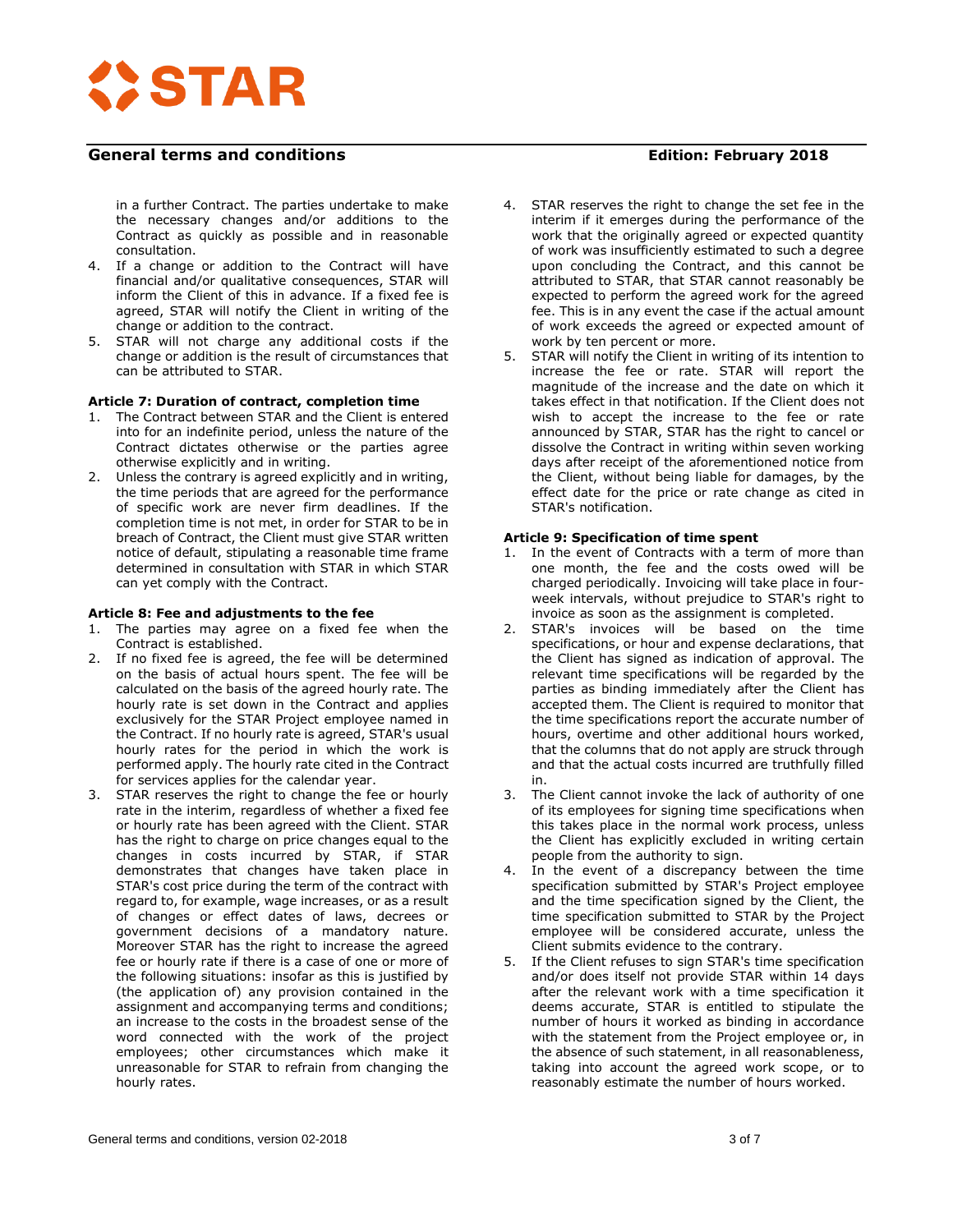

## **Article 10: Payment and security**

- 1. Unless otherwise agreed, the payment of the final amount of the invoice must take place within 30 days after invoice date in a manner specified by STAR and in the currency in which the invoice is prepared.
- 2. The Client must notify STAR in writing within 10 days of receipt of the invoice if it objects to the invoices sent by STAR. The Client is responsible for proving that it submitted its objections and did so on time. Objections to the substance of the invoice do not suspend the Client's obligation to pay, not even with respect to those parts of the invoice which the Client disputes. Nor does the Client have the right to offset or suspend payment on the basis of an alleged shortcoming or wrongful act by STAR.
- 3. If the Client fails to make payment by the stipulated due date, the Client is in default by operation of law, without STAR being required to send notice of default. The Client then owes interest equal to the statutory commercial interest as referred to in Section 6:119a of the Netherlands Civil Code, without prejudice to STAR's right to (further) damages. The interest on the amount due will be calculated from the moment that the Client is in default until the moment the amount is paid in full.
- In the event the Client is liquidated, declared bankrupt, granted (full or partial) moratorium on payment, or subject to an attachment which compromises its liquidity and/or solvency position, STAR's claims on the Client fall immediately due.
- 5. STAR has the right to first apply payments made by the Client to the costs, then to accumulated interest on overdue amounts, and finally to the principal and accrued interest, starting with the oldest outstanding amount. STAR may refuse an offer of payment, without thus being in default, if the Client indicates a different order in which the payment is to be applied. STAR can also refuse full repayment of the principal if this is not accompanied by payment of the accumulated interest on overdue amounts and accrued interest, plus costs.
- 6. The Client is prohibited from setting off amounts invoiced by STAR against claims the Client has on STAR.
- 7. If the Client fails to comply with its obligations or to do so in a timely manner, all reasonable extrajudicial and court costs incurred to obtain satisfaction are at the Client's expense. Subject to evidence to the contrary from the Client, the rates and costs charged by third parties engaged by STAR are regarded as reasonable.
- 8. STAR has the right to demand that security be furnished upon entering into the Contract. STAR also has the right to demand (additional) security during the performance of the Contract if it receives indications that the Client's creditworthiness has diminished to such an extent that STAR may have reasonable doubts about the Client's full satisfaction of its obligations. This is the case in any event if the Client fails to satisfy any obligation which has fallen

## due, even after being given notice of default. The security must be furnished in a manner requested by STAR. If, despite being given notice of default, the Client does not furnish the security requested by STAR, all its obligations towards STAR fall immediately due; in such situation STAR also has the

#### **Article 11: Payment of social premiums and taxes**

right to dissolve the Contract in writing.

- 1. The Contractor guarantees the Client that it complies with the social insurance and tax laws with regard to the Project employee that is or was involved in the work.
- 2. The Contractor indemnifies the Client against any claims and/or subsequent levies of social charges and/or taxes in relation to the Project employee.
- 3. At the Client's request, the Contractor will provide written evidence of the payment of taxes and social premiums for the Project employee.

## **Article 12: Complaints**

- 1. Complaints about the work performed must be reported to STAR in writing by the Client within 8 days after discovery, but no later than 14 days after completion of the relevant work. The complaint must include as detailed as possible a description of the alleged shortcoming, so that STAR is able to adequately respond.
- 2. If a complaint is justified, STAR has the right to yet perform the work as agreed, unless this is demonstrably pointless for the Client. If the latter is the case, the Client must state and demonstrate this to STAR before STAR indicates that it wishes to yet perform the work. If STAR complies with the Contract at this point and performs the work within a reasonable time frame, it applies that the contract has been correctly complied with so that there is no case of a shortcoming which gives the Client the right to damages. If it is no longer possible or worthwhile to perform the contract, and the client has expressed a justified complaint, STAR will only be liable within the bounds of the provisions of article 16.

#### **Article 13: Force Majeure**

1. In these general terms and conditions, force majeure (non-attributable shortcoming) is defined, in addition to what is understood by this in the law and/or case law, as all external causes, foreseen or unforeseen, which are beyond STAR's control and which in all reasonableness prevent STAR from satisfying its obligations. Strikes at STAR's business, as well as shortcomings by third parties engaged by STAR, including contractors and transporters, are included in this definition. If due to the absence of its Project employee for any reason whatsoever STAR is unable to continue the work, STAR will endeavour to find another suitable project employee from among its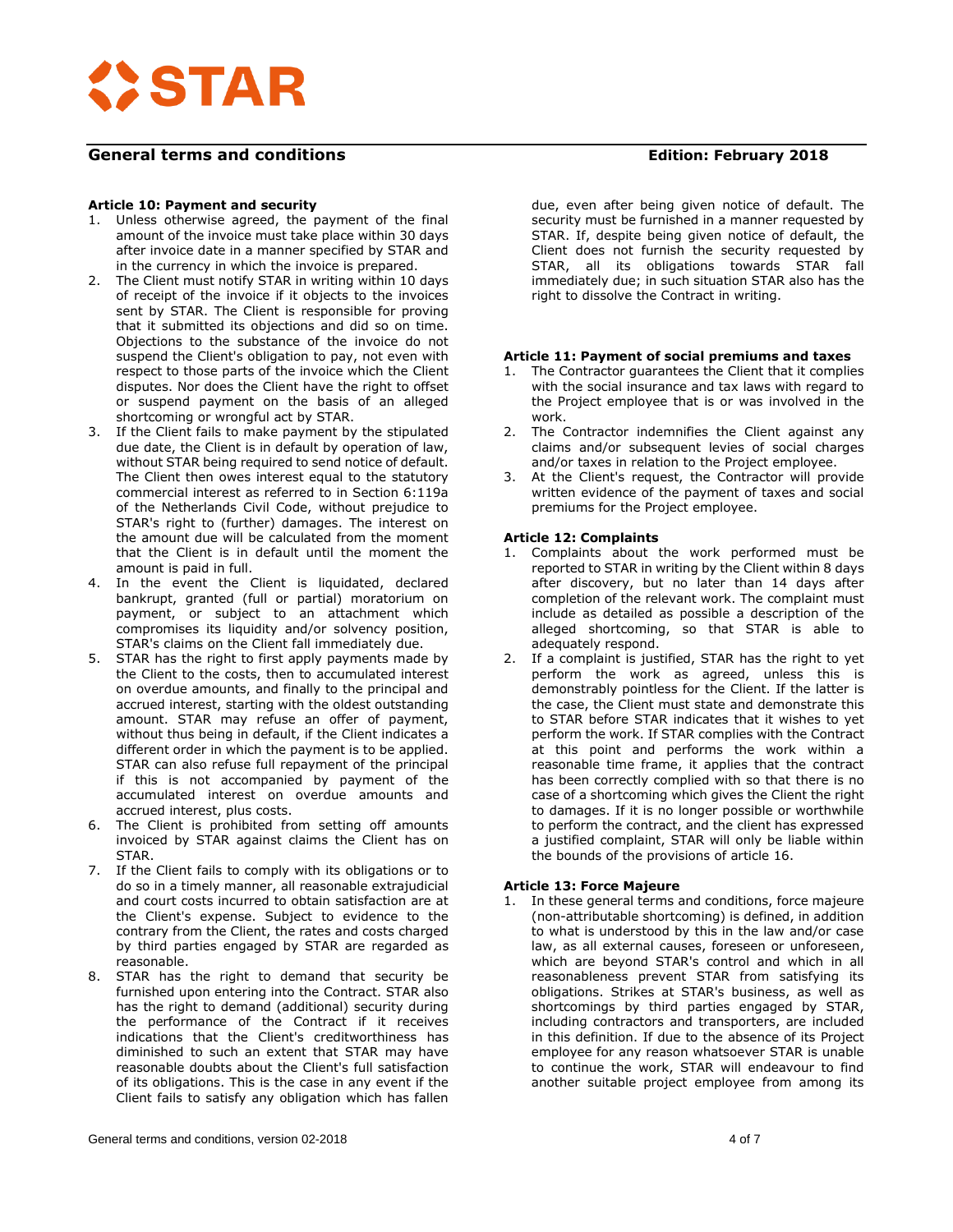

ranks and have this Project employee continue the work.

2. If delivery or performance of the assignment cannot take place, wholly or in part, as the result of force majeure at one of the parties, this does not give the right to dissolution or reduction of the agreed price and/or damages. If the force majeure situation persists for more than 3 months however, the parties will make additional agreements on (further) performance of the assignment and the applicable price and conditions, and either party has the right to dissolve the Contract in writing wholly or in part (insofar as the Contract is affected by force majeure), without being able to charge damages, or owing damages, all without prejudice to STAR's right to compensation for all the work it has performed.

## **Article 14: Cancellation**

- 1. Either of the parties may cancel the Contract in writing at any time, except in such cases where these general terms and conditions exclude such cancellation or where the opposite has been agreed between the parties.
- 2. If the Contract is cancelled prematurely by the Client, STAR is entitled to compensation for capacity utilisation loss which has arisen as a result of the cancellation and can be demonstrated, as well as lost profit and costs incurred or to be incurred, all unless and insofar as the cancellation is based on facts and circumstances that can be attributed to STAR. The Client is also in any event required to pay the invoices that have been sent for the work already performed by STAR, and STAR also has the right to yet invoice for work it has performed but not yet invoiced.
- 3. If STAR cancels the Contract in the interim, unless the reasons for the cancellation can be attributed to the Client, STAR will ensure in consultation with the Client the handover of work yet to be performed to third parties. The costs of this are at the Client's expense, unless and insofar as the cancellation is based on facts and circumstances that can be attributed to STAR.

## **Article 15: Suspension and dissolution**

- STAR is authorised to suspend its compliance with its obligations, or dissolve the Contract in writing, if:
	- the Client fails to comply with its obligations under the Contract, or fails to do so in full, despite being given notice of default, if such notice is required by law.
	- the Client was asked to furnish security for satisfaction of its obligations under the Contract, either upon or after concluding the Contract, and has failed to furnish this security, or to furnish it in full, despite being given notice of default. As soon as security is furnished, the right to suspend compliance lapses.
- 2. STAR is also authorised to dissolve the Contract in writing if:

- circumstances arise that are of such a nature that compliance with the contract is impossible or can no longer be expected according to criteria of reasonableness and fairness.
- circumstances arise that are of such a nature that it cannot reasonably be expected that the Contract continues to be in effect unchanged.
- 2. STAR's claims on the Client fall immediately due if the contract is dissolved. If STAR suspends compliance with its obligations, or cancels or dissolves the Contract, it retains the claims it has by law and under the Contract.
- 3. STAR always reserves the right to demand damages.

# **Article 16: Liability**

- 1. The client will check the result of the work performed by STAR's Project employee at least on a weekly basis and limit any damage that arises as much as possible in consultation with STAR. The costs associated with this are at the client's expense.
- 2. STAR is exclusively liable in the event of an attributable shortcoming in compliance, which is the case if errors are made or STAR has been negligent in a way that is not in line with the normal professional knowledge to be expected in accepting a project as described in the Contract for services. If STAR should be liable, its liability is always limited to what is stipulated in this article. There can only be a case of attributable shortcoming if STAR fails to comply or fails to comply in a timely manner, even after it has been given notice of default by registered letter giving it a reasonable time frame in which to yet comply.
- 3. STAR's liability for any direct damage is limited to a maximum of half of the amount that has already been invoiced as provided for in the contract for services that has been entered into, for that part of the Contract to which the liability relates. In the event of an Assignment with a term of more than six months, liability is also limited to the fee that has been owed by the Client over the last 6 months. STAR's liability for direct damage is limited at all times to maximum € 50,000 (fifty thousand euros).
- 4. Direct damage is understood to exclusively include:
- The reasonable costs to ascertain the cause and scope of the damage, insofar as the ascertainment relates to damage as defined in these terms and conditions.
- Any reasonable costs incurred to ensure that STAR's faulty performance answers to the contract, unless and insofar as these cannot be attributed to STAR.
- Reasonable costs incurred to prevent or limit damage, if and insofar as the Client demonstrates that these costs actually resulted in limiting the direct damage as referred to in this article.
- 5. STAR is never liable for indirect damage, which includes resulting damage, lost profit, lost savings, and loss due to business interruption. STAR is never liable for the damage to items provided to the Project employee by the Client in the context of the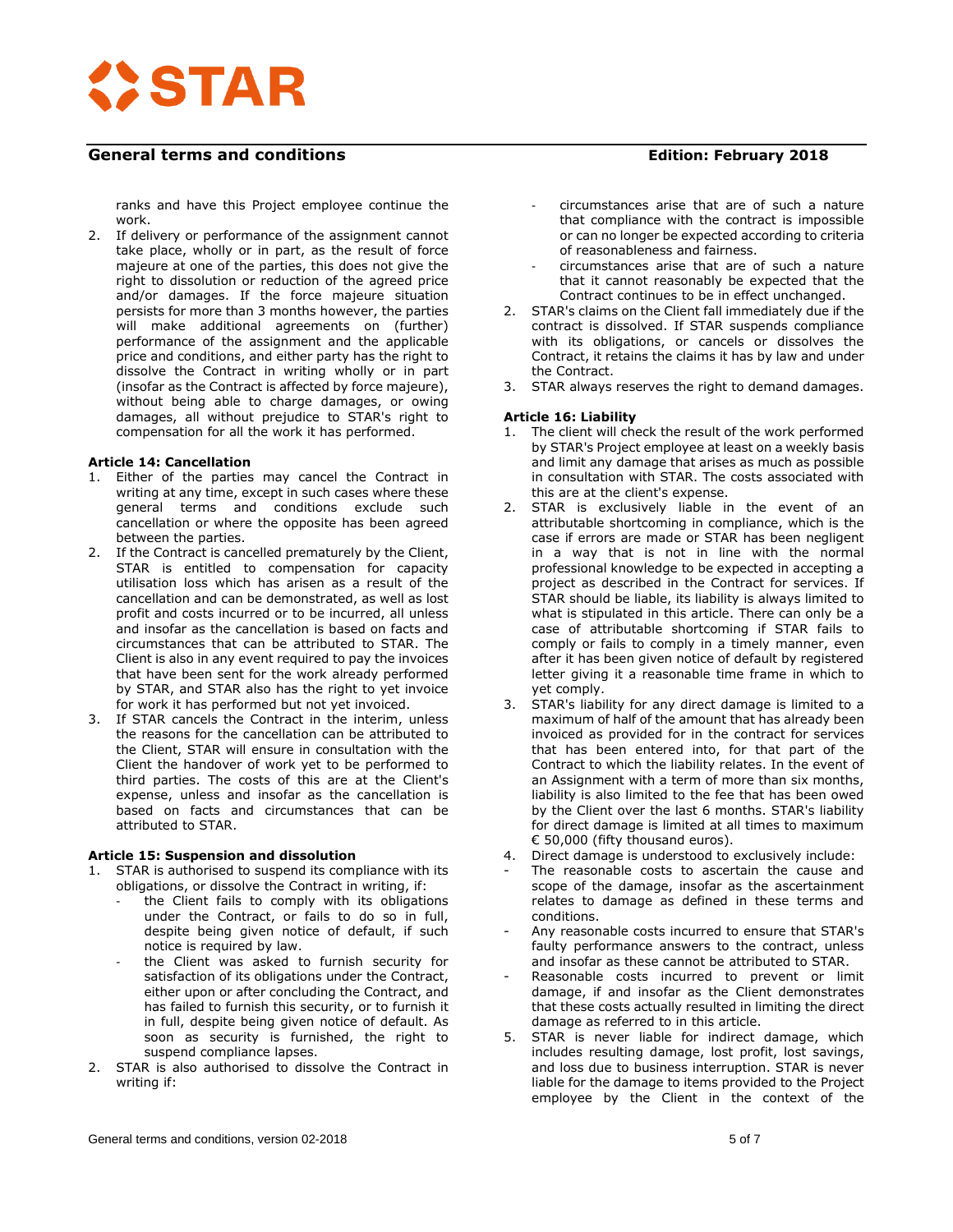

performance of the work. The Client is liable for all direct and indirect damage and costs caused by its failure to comply with its obligations under the Contract or the law, damage that arises from STAR's Project employees' actions or negligence insofar as they performed work under the instructions of the Client nor for the presence of hidden defects in the items or the work. The Client indemnifies STAR against claims from third parties with regard to this.

- 6. If STAR or the third parties engaged by STAR perform work in the context of the assignment at the Client's location or a location designated by the client, the Client must ensure that STAR or the relevant third parties are furnished with reasonably requested facilities free of charge. The Client will fully observe all provisions of Section 7:658 of the Netherlands Civil Code (protection against hazards) with regard to the Project employee. The Client is fully liable to the Project employee in that context and explicitly indemnifies the Contractor for all damage and costs that the Contractor suffers in connection with any claim from the relevant Project employee with regard to this.
- 7. Any right to damages is subject to the condition that the Client complains to the Contractor regarding the matter within 1 month after it has ascertained the shortcoming or reasonably should have discovered the shortcoming, in writing and provided with reasons.

#### **Article 17: Secrecy**

- 1. Both parties are required to keep secret all confidential information that they have obtained or obtain from each other or from another source in the context of the Contract. Information is confidential if the other party has designated it as such or if this stems from the nature of the information.
- 2. If STAR is required by a legal provision or court order to provide confidential information to a third party designated by the law or the court and STAR cannot invoke its right to decline to give evidence, STAR does not owe any damages and the counterparty does not have the right to dissolve or cancel the Contract.

#### **Article 18: Intellectual property and copyrights**

- 1. Without prejudice to what is stated in these general terms and conditions, STAR holds the rights to the intellectual products it produces in the context of the contract, including those protected by copyright.
- 2. All documents provided by STAR, such as contracts, reports, recommendations, designs, sketches, drawings, software, etc., are exclusively intended to be used by the Client and may not be reproduced, published, processed or brought to the attention of third parties without STAR's advance permission, unless the nature of the documents provided dictates otherwise.
- 3. STAR reserves the right to use the knowledge gained in the performance of the work for other purposes,

insofar as no confidential information is brought to the attention of third parties as a result.

#### **Article 19: Takeover of Project employee/candidate from STAR**

- 1. Without written permission from STAR, for the term of the Contract and a period of 12 months after completion thereof, the Client or companies or third parties affiliated with it, all in the broadest sense of the word, are not permitted to directly or indirectly, by means of or for a third party, enter into an employment relationship with a STAR Project employee - or have this Project employee perform work on the other side, as self-employed or otherwise - who works or worked at or for it, directly or indirectly, in the context of a Contract. If one of the circumstances as described in paragraph 1 of this article occurs, the Client immediately owes a lumpsum penalty of € 25,000, excluding VAT, without a demand or notice of default being necessary, which penalty does not detract from STAR's right to additionally charge the Client for the damage it has actually suffered.
- 2. The article at hand also applies to a (prospective) project employee that is introduced to the Client by STAR in any way whatsoever as a candidate. If and when the Client enters into an employment relationship with the (prospective) Project employee offered by STAR or has this individual perform work (via third parties), without the parties reaching settlement on the hourly rate, the Client immediately owes a lump-sum penalty of € 25,000, excluding VAT, without a demand or notice of default being necessary, which penalty does not detract from STAR's right to additionally charge the client for the damage it has actually suffered. The obligations arising from this for the Client apply for 6 calendar months from STAR's introduction of the (prospective) Project employee to the client.

#### **Article 20:**

#### **Conversion and amendment; location of the terms and conditions**

- 1. If one or more of the provisions of the general terms and conditions at hand are annulled by the judge, or declared void, this will not affect the validity of the other provisions, which will remain fully in effect. STAR and the Client will then consult to agree on new provisions to replace the annulled or void provisions, whereby, if and to the extent possible, the purport and tenor of the original provision will be taken into account.
- 2. STAR is authorised to make changes to these general terms and conditions. These changes take effect on the date announced by STAR. STAR will send the Client the amended terms and conditions in a timely fashion. If no effect date is reported, the changes take effect in respect of the Client as soon as the Client is informed of the change. In no case will the new general terms and conditions apply to Contracts